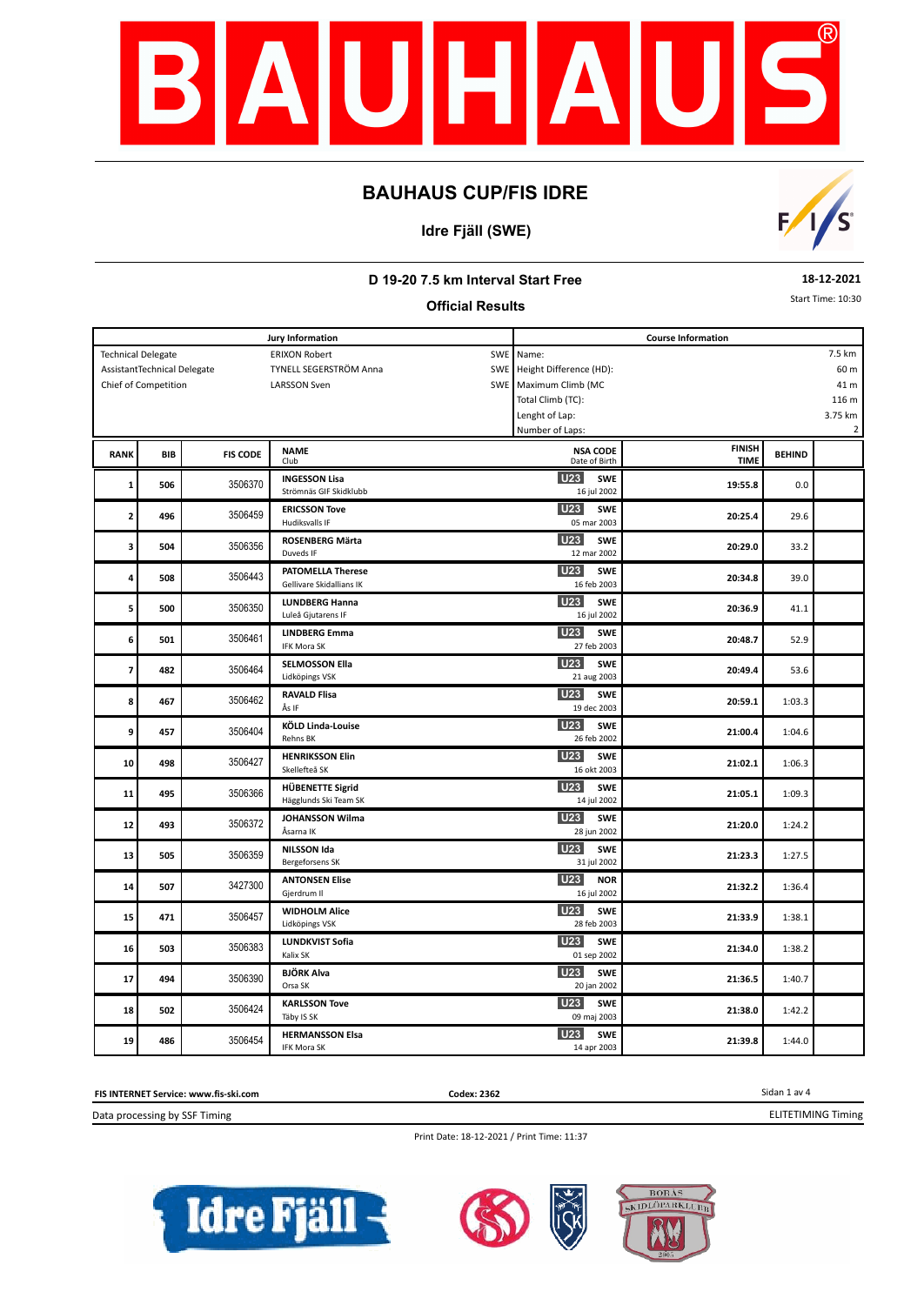

#### **Idre Fjäll (SWE)**



|                                              |            |                 |                                             | D 19-20 7.5 km Interval Start Free      |                              |               |  |  |  |  |  |
|----------------------------------------------|------------|-----------------|---------------------------------------------|-----------------------------------------|------------------------------|---------------|--|--|--|--|--|
| Start Time: 10:30<br><b>Official Results</b> |            |                 |                                             |                                         |                              |               |  |  |  |  |  |
| <b>RANK</b>                                  | <b>BIB</b> | <b>FIS CODE</b> | <b>NAME</b><br>Club                         | <b>NSA CODE</b><br>Date of Birth        | <b>FINISH</b><br><b>TIME</b> | <b>BEHIND</b> |  |  |  |  |  |
| 20                                           | 478        | 3506426         | <b>TÖRNQVIST Elin</b><br>Garphyttans IF     | <b>U23</b><br><b>SWE</b><br>21 apr 2003 | 21:48.0                      | 1:52.2        |  |  |  |  |  |
| 21                                           | 490        | 3506446         | <b>HEIKKI Maja</b><br>Sälens IF             | <b>U23</b><br><b>SWE</b><br>12 sep 2003 | 21:50.8                      | 1:55.0        |  |  |  |  |  |
| 22                                           | 489        | 3506348         | <b>VESTERLUND Elin</b><br>Vännäs SK         | <b>U23</b><br><b>SWE</b><br>19 jul 2002 | 21:56.7                      | 2:00.9        |  |  |  |  |  |
| 23                                           | 484        | 3506344         | <b>ANDERSDOTTER Anja</b><br>Garphyttans IF  | U23<br><b>SWE</b><br>18 dec 2002        | 22:05.3                      | 2:09.5        |  |  |  |  |  |
| 24                                           | 451        | 3506389         | <b>BJÖRN Wilma</b><br>SK Bore Torsby        | <b>U23</b><br><b>SWE</b><br>30 dec 2002 | 22:11.4                      | 2:15.6        |  |  |  |  |  |
| 25                                           | 488        | 3506387         | <b>FORSMAN Hannah</b><br>Högbo GIF          | <b>U23</b><br><b>SWE</b><br>16 feb 2002 | 22:14.5                      | 2:18.7        |  |  |  |  |  |
| 26                                           | 487        | 3506445         | <b>PALLIN Amanda</b><br>Alnö SK             | <b>U23</b><br><b>SWE</b><br>01 apr 2003 | 22:16.1                      | 2:20.3        |  |  |  |  |  |
| 27                                           | 479        | 3506364         | <b>JONSSON Anna</b><br>Duveds IF            | U23<br><b>SWE</b><br>08 maj 2002        | 22:20.9                      | 2:25.1        |  |  |  |  |  |
| 28                                           | 497        | 3506365         | <b>KARLSSON Ebba</b><br>Täby IS SK          | <b>U23</b><br><b>SWE</b><br>02 jun 2002 | 22:23.3                      | 2:27.5        |  |  |  |  |  |
| 29                                           | 492        | 3506477         | <b>HEDMAN Moa</b><br>Högbo GIF              | <b>U23</b><br><b>SWE</b><br>07 aug 2003 | 22:32.5                      | 2:36.7        |  |  |  |  |  |
| 30                                           | 453        | 3506478         | <b>GRÖNKVIST Olivia</b><br>IF Hallby SOK    | <b>U23</b><br><b>SWE</b><br>17 sep 2003 | 22:35.7                      | 2:39.9        |  |  |  |  |  |
| 31                                           | 472        | 3506463         | <b>BJÖRNSDOTTER Alba</b><br>Järpens SK      | U23<br><b>SWE</b><br>01 jun 2003        | 22:45.5                      | 2:49.7        |  |  |  |  |  |
|                                              | 480        | 3506401         | PETTERSSON-WAARA Moa<br>Antnäs BK           | <b>U23</b><br><b>SWE</b><br>23 jan 2002 | 22:45.5                      | 2:49.7        |  |  |  |  |  |
| 33                                           | 485        | 3506441         | <b>BJÖRK Lina</b><br>IFK Skövde SK          | <b>U23</b><br><b>SWE</b><br>27 aug 2003 | 23:00.0                      | 3:04.2        |  |  |  |  |  |
| 34                                           | 468        | 3506422         | <b>TORSHAGE Klara</b><br>Vårby IK           | U23<br><b>SWE</b><br>18 nov 2003        | 23:01.1                      | 3:05.3        |  |  |  |  |  |
| 35                                           | 455        | 3506418         | SÖDERQVIST Josefine<br>Storvreta IK         | <b>U23</b><br><b>SWE</b><br>23 maj 2003 | 23:04.8                      | 3:09.0        |  |  |  |  |  |
| 36                                           | 476        | 3506353         | <b>ERIKSSON Alva</b><br>Sollefteå Skidor IF | <b>U23</b><br><b>SWE</b><br>19 feb 2002 | 23:05.4                      | 3:09.6        |  |  |  |  |  |
| 37                                           | 481        | 3506346         | <b>ENGLUND Emelie</b><br>Bergeforsens SK    | <b>U23</b><br><b>SWE</b><br>07 mar 2002 | 23:07.6                      | 3:11.8        |  |  |  |  |  |
| 38                                           | 461        | 3506480         | GÅRDMARK Ebba<br>Storvreta IK               | U23<br><b>SWE</b><br>22 jan 2003        | 23:09.1                      | 3:13.3        |  |  |  |  |  |
| 39                                           | 464        | 3506471         | <b>ENGLUND Ebba</b><br>Bergeforsens SK      | <b>U23</b><br><b>SWE</b><br>02 aug 2003 | 23:24.9                      | 3:29.1        |  |  |  |  |  |
| 40                                           | 469        | 3506442         | <b>HOLMGREN Emma</b><br>Bergeforsens SK     | U23<br><b>SWE</b><br>28 jan 2003        | 23:26.3                      | 3:30.5        |  |  |  |  |  |
| 41                                           | 499        | 3506435         | <b>FORSGREN Elin</b><br>Vårby IK            | <b>U23</b><br><b>SWE</b><br>13 feb 2003 | 23:27.2                      | 3:31.4        |  |  |  |  |  |
| 42                                           | 474        | 3506448         | <b>NILSSON Evelina</b><br><b>IFK Umeå</b>   | <b>U23</b><br><b>SWE</b><br>16 apr 2003 | 23:27.8                      | 3:32.0        |  |  |  |  |  |

Print Date: 18-12-2021 / Print Time: 11:37

**Codex: 2362**



Data processing by SSF Timing **FIS INTERNET Service: www.fis-ski.com**





ELITETIMING Timing

Sidan 2 av 4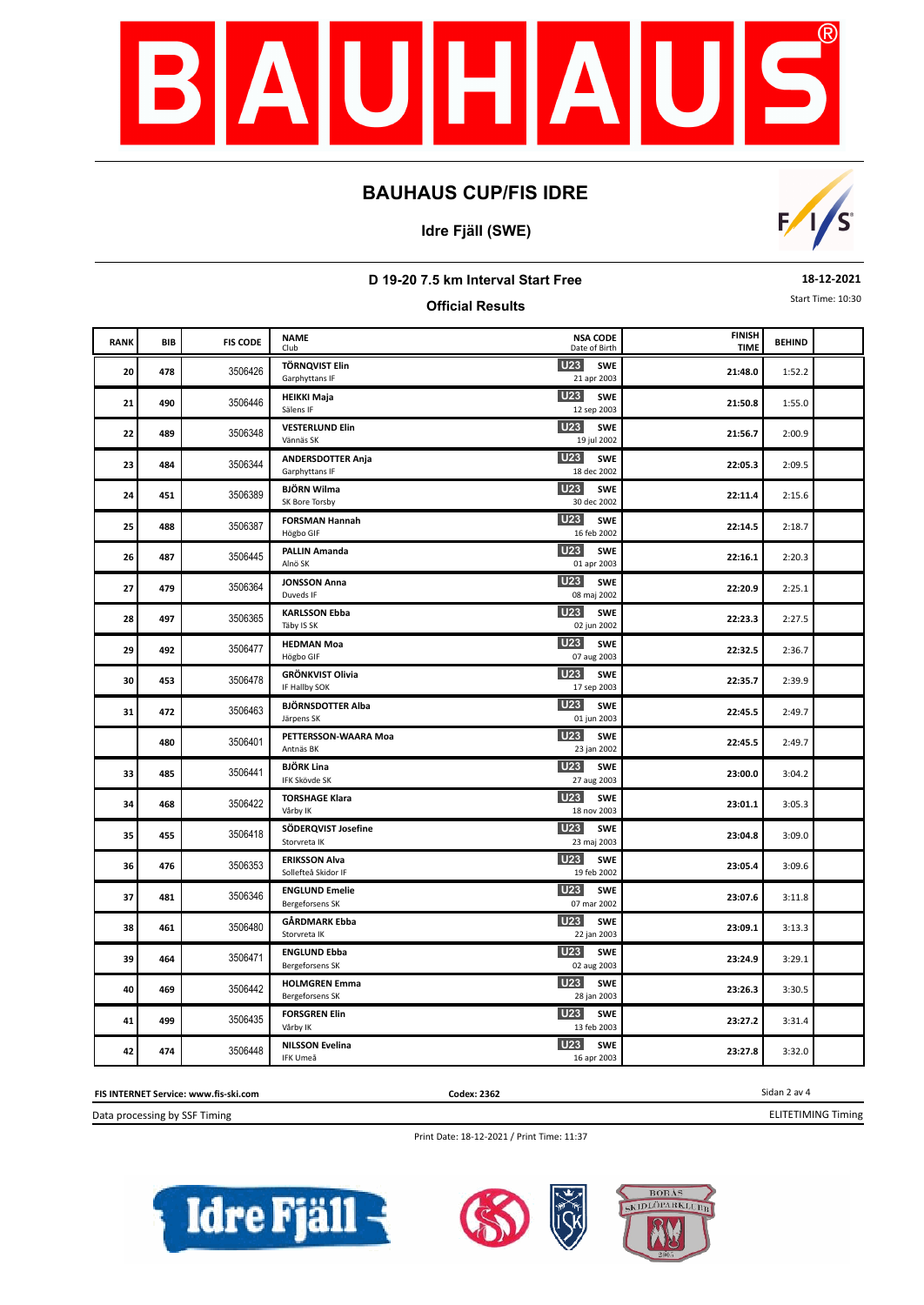

### **Idre Fjäll (SWE)**



| D 19-20 7.5 km Interval Start Free |                                              |                 |                                                 |                                         |                              |               |  |  |  |  |  |  |
|------------------------------------|----------------------------------------------|-----------------|-------------------------------------------------|-----------------------------------------|------------------------------|---------------|--|--|--|--|--|--|
|                                    | Start Time: 10:30<br><b>Official Results</b> |                 |                                                 |                                         |                              |               |  |  |  |  |  |  |
| <b>RANK</b>                        | BIB                                          | <b>FIS CODE</b> | <b>NAME</b><br>Club                             | <b>NSA CODE</b><br>Date of Birth        | <b>FINISH</b><br><b>TIME</b> | <b>BEHIND</b> |  |  |  |  |  |  |
| 43                                 | 470                                          | 3506380         | <b>MODIN Elin</b><br>Sollefteå Skidor IF        | <b>U23</b><br><b>SWE</b><br>24 aug 2002 | 23:28.0                      | 3:32.2        |  |  |  |  |  |  |
| 44                                 | 473                                          | 3506361         | ÖHRN Agnes<br>Bergeforsens SK                   | <b>U23</b><br><b>SWE</b><br>01 sep 2002 | 23:30.5                      | 3:34.7        |  |  |  |  |  |  |
| 45                                 | 483                                          | 3506450         | <b>LARSSON Elsa</b><br>Gellivare Skidallians IK | <b>U23</b><br><b>SWE</b><br>16 apr 2003 | 23:30.6                      | 3:34.8        |  |  |  |  |  |  |
| 46                                 | 456                                          | 3506423         | <b>BENGTSSON Ebba</b><br>Tynderö IK             | U23<br><b>SWE</b><br>09 aug 2003        | 23:37.5                      | 3:41.7        |  |  |  |  |  |  |
| 47                                 | 477                                          | 3506381         | HÖGLUND Emma<br>Sollefteå Skidor IF             | <b>U23</b><br><b>SWE</b><br>14 mar 2002 | 23:39.3                      | 3:43.5        |  |  |  |  |  |  |
| 48                                 | 465                                          | 3506489         | <b>HOLMBERG Sofi</b><br>Västerås Skidklubb      | <b>U23</b><br><b>SWE</b><br>20 maj 2003 | 23:40.6                      | 3:44.8        |  |  |  |  |  |  |
| 49                                 | 459                                          | 3506486         | <b>OLSSON Amanda</b><br>Åmåls OK                | <b>U23</b><br><b>SWE</b><br>03 jul 2003 | 23:42.9                      | 3:47.1        |  |  |  |  |  |  |
| 50                                 | 491                                          | 3506363         | <b>HOLMBOM Elsa</b><br>Sävast Ski Team IF       | <b>U23</b><br><b>SWE</b><br>10 apr 2002 | 23:44.4                      | 3:48.6        |  |  |  |  |  |  |
| 51                                 | 466                                          | 3506472         | ÖSTERBERG Tindra<br>Östersunds SK               | <b>U23</b><br><b>SWE</b><br>01 okt 2003 | 23:51.2                      | 3:55.4        |  |  |  |  |  |  |
| 52                                 | 462                                          | 3195429         | <b>ARTAUD Jade</b><br>Älvsby IF SK              | <b>U23</b><br><b>SWE</b><br>24 apr 2003 | 24:03.5                      | 4:07.7        |  |  |  |  |  |  |
| 53                                 | 463                                          | 3506452         | <b>FURUNÄS Maja</b><br>IFK Grängesberg SK       | U23<br><b>SWE</b><br>09 apr 2003        | 24:27.8                      | 4:32.0        |  |  |  |  |  |  |
| 54                                 | 454                                          | 3506476         | <b>BOSELL Julia</b><br>Falu IK Skidklubb        | <b>U23</b><br><b>SWE</b><br>03 mar 2003 | 24:55.7                      | 4:59.9        |  |  |  |  |  |  |
| 55                                 | 460                                          | 3506416         | <b>EDNARSSON Olivia</b><br><b>Brandsbols SK</b> | <b>U23</b><br><b>SWE</b><br>17 okt 2003 | 25:37.1                      | 5:41.3        |  |  |  |  |  |  |
| 56                                 | 452                                          | 3506438         | <b>HERMANSSON Elvira</b><br>Offerdals SK        | <b>U23</b><br><b>SWE</b><br>05 maj 2003 | 26:13.0                      | 6:17.2        |  |  |  |  |  |  |
| 57                                 | 458                                          | 3506355         | <b>ERIKSSON Julia</b><br>Ulricehamns IF         | <b>U23</b><br><b>SWE</b><br>04 jun 2002 | 28:09.7                      | 8:13.9        |  |  |  |  |  |  |

Did not finish

**475** 3506392 **NORRBY- RYDIN Amanda** Tranemo IF Skidklubb **1999** nov 2002 **U23 SWE**

**FIS INTERNET Service: www.fis-ski.com**

**Codex: 2362**

Sidan 3 av 4

Data processing by SSF Timing

Print Date: 18-12-2021 / Print Time: 11:37







ELITETIMING Timing